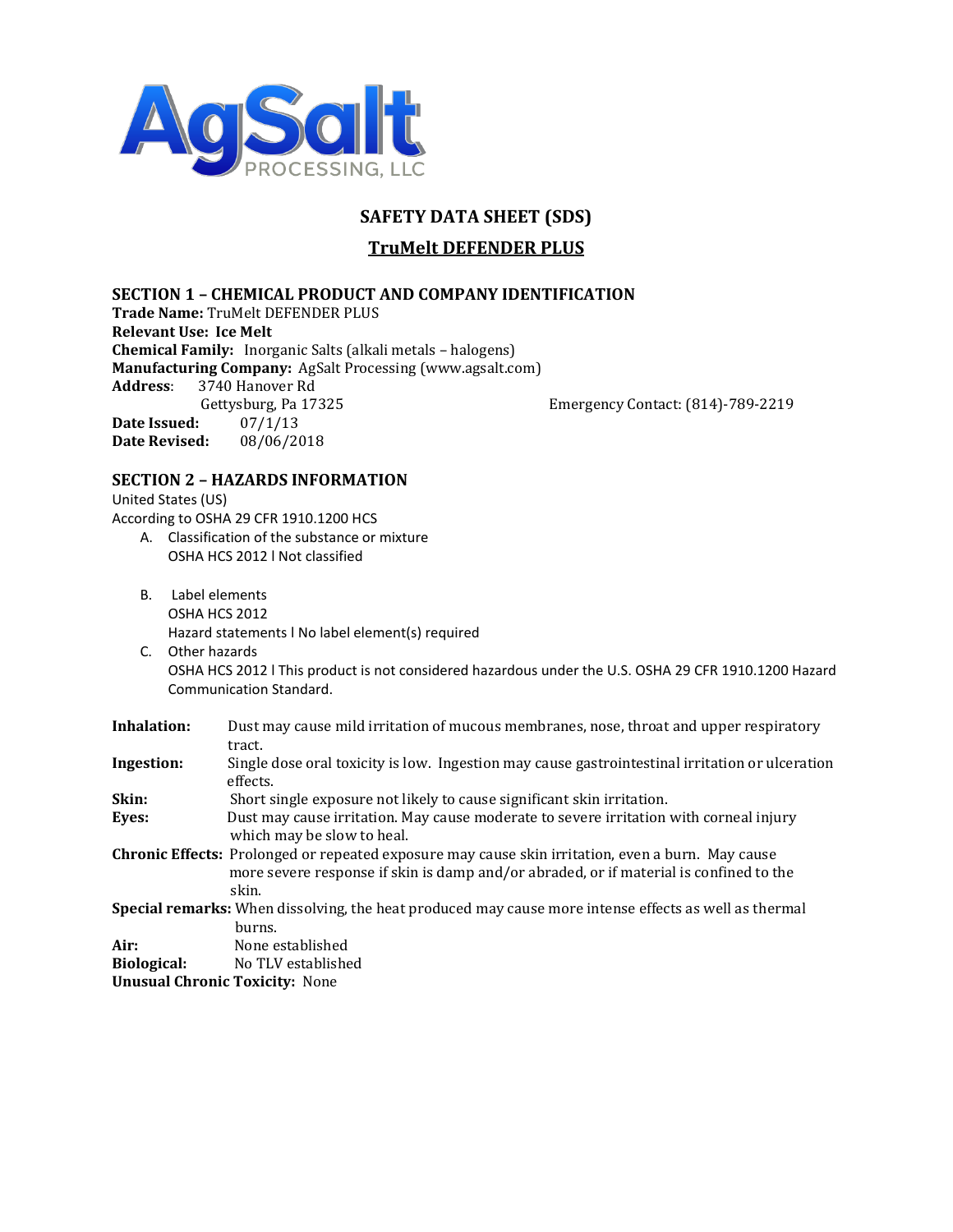

## **SECTION 3 – COMPOSITION AND INGREDIENT INFORMATION**

| <b>Chemical Name</b>      | <b>Identifiers</b> | % or PPM       | <b>Classification</b>         |
|---------------------------|--------------------|----------------|-------------------------------|
| Sodium Chloride           | 7647-14-5          | >98%           | OSHA HCS 2012: Not Classified |
| Chloride Solution         | 7791-18-6          | $<$ 2%         | ΝA                            |
| Sodium Ferrocyanide (YPS) | 13601-19-9         | 80PPM          | OSHA HCS 2012: Not Classified |
| Green Color               | <b>NA</b>          | 0.02%          | NА                            |
| Inert materials           | NA                 | <b>Balance</b> | ΝA                            |

#### **SECTION 4– FIRST AID MEASURES Emergency Phone #: (800) 424 – 9300 (toll free)**

**Skin:** Wash off in flowing clean water or shower.

- **Eyes:** Irrigate with flowing water immediately and continuously for 15 minutes. Consult medical personnel.
- **Inhalation:** If symptoms develop, move to fresh air. Obtain medical attention if irritation continues.
- **Ingestion:** If swallowed in large quantities, induce vomiting immediately by giving two glasses of water and sticking finger down throat. Call a physician (Never give anything by mouth or attempt to induce vomiting in an unconscious person.).

## **SECTION 5 –FIRE FIGHTING MEASURES**

| <b>Flash Point:</b>                | Not flammable                                                                                       |
|------------------------------------|-----------------------------------------------------------------------------------------------------|
| <b>Auto ignition Temp:</b>         | N/A                                                                                                 |
| <b>Fire Extinguishing Media:</b>   | Treat for surrounding materials.                                                                    |
| <b>Explosive Limits:</b>           | Not explosive                                                                                       |
| <b>Special Fire Hazards:</b>       | When heated to decomposition, it emits toxic fumes.                                                 |
| <b>Flammable Properties:</b>       | Not flammable by WHMIS/OSHA criteria.                                                               |
| <b>Special Instructions:</b>       | Store in cool, dry area. Becomes hygroscopic at 75% relative<br>humidity.                           |
| <b>Protection of Firefighters:</b> | Firefighters should wear full protective clothing including self-<br>contained breathing apparatus. |

#### **SECTION 6 –ACCIDENTAL RELEASE MEASURES**

**Spill or Leak:** Contain spills to prevent contamination of water supply or sanitary sewer system. Sweep/vacuum up dry material into container for proper disposal.

## **SECTION 7 – HANDLING AND STORAGE**

| <b>Ventilation:</b> | Local exhaust if dusty conditions prevail.                                   |
|---------------------|------------------------------------------------------------------------------|
| Normal Handling:    | Avoid eve contact or prolonged skin contact.                                 |
| <b>Storage:</b>     | Wet/damp conditions can cause caking or corrosion of metal contact surfaces. |
|                     | Store under DRY conditions to prevent CAKING. Store pallets under protective |
|                     | cover. Do not store bags directly on damp or concrete floors.                |
|                     |                                                                              |

## **SECTION 8 – EXPOSURE CONTROLS/ PERSONAL PROTECTIVE EQUIPMENT**

**Respiratory Protection:** When required, use a respirator approved by NIOSH for product dust.

.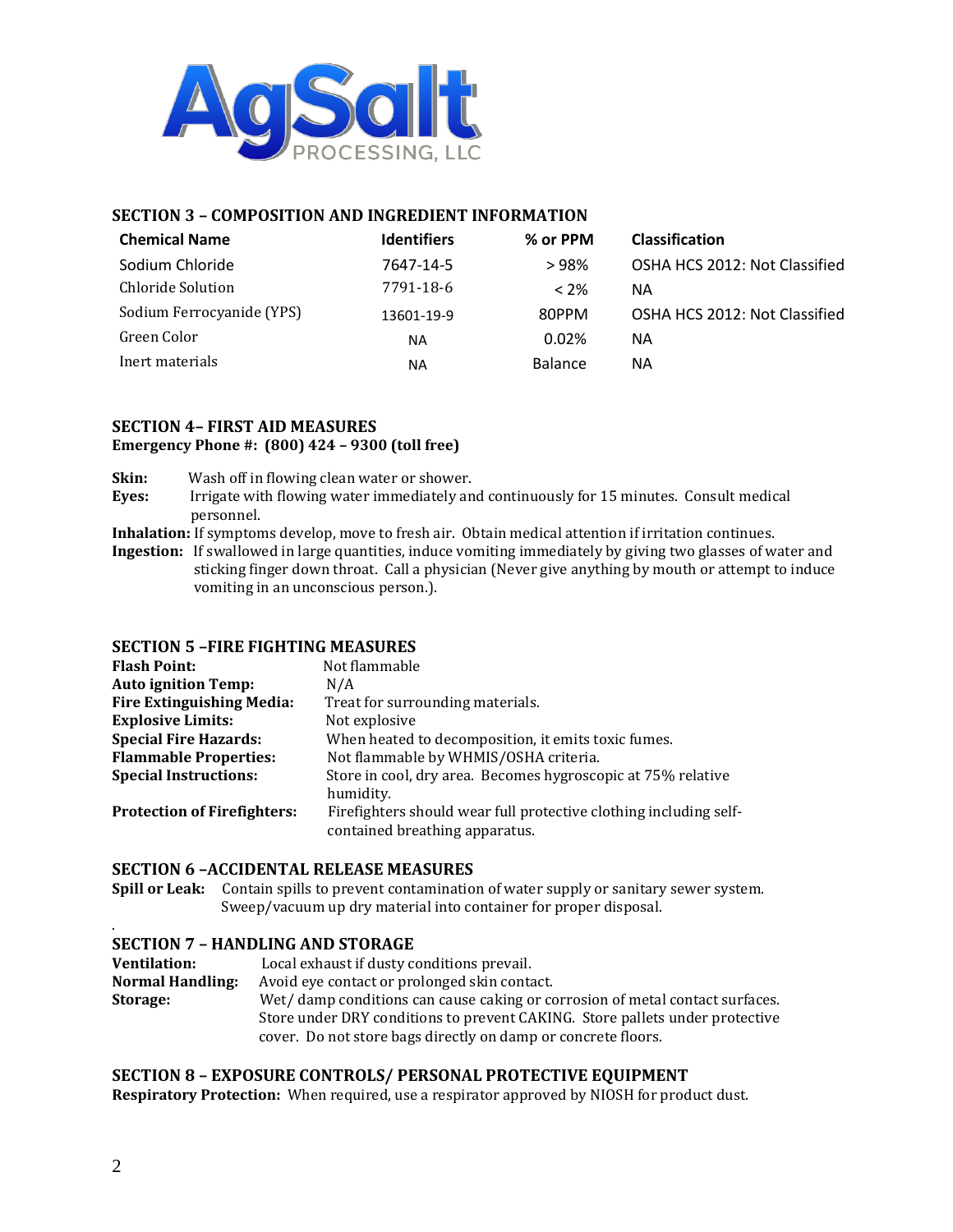

**Eyes and Face:** Chemical safety goggles are recommended. **Arms and Body:** Protective clothing in dusty areas may be worn. **Hands:** Gloves are recommended. Wash hands after handling. **ACGIH-TLV:** Not established.<br> **OSHA-PEL**: Not established. Not established.

The components of this product are not listed by IARC, NTP or OSHA as a carcinogen for hazard communication purposes.

## **SECTION 9 – PHYSICAL & CHEMICAL PROPERTIES**

| Appearance:                           | Crystalline solid |
|---------------------------------------|-------------------|
| Color:                                | Dark green        |
| Odor:                                 | <b>Odorless</b>   |
| <b>Boiling Point:</b>                 | N/A               |
| Specific Gravity ( $H_2O = 1$ ): 1.25 |                   |
| <b>Vapor Pressure:</b>                | N/A               |
| <b>Solubility in Water:</b>           | Very soluble      |
| pH:                                   | N/A               |
| <b>Vapor Pressure:</b>                | N/A               |
| <b>Vapor Density:</b>                 | N/A               |
|                                       |                   |

## **SECTION 10 – REACTIVITY DATA**

**Stability:** Decomposes > 350°F **Conditions to avoid:** Will corrode most metals exposed to air; react with sulfuric acid to form hydrogen chloride, which is corrosive, irritating, and reactive; give an exothermic reaction with water, reactive materials such as sodium; result in runaway polymerization with methyl vinyl ether; releasing ammoniacal vapors when mixed with some ammonium compounds,

**Decomposition products:** May evolve chlorine gas when in contact with strong acids.

## **SECTION 11 – TOXICOLOGICAL INFORMATION**

Not classified or listed by IARC, NTP, OSHA OR ACGIH for sensitization, chronic effects, carcinogenicity, mutagenicity, reproductive effects, or teratogenicity.

#### **SECTION 12 – ECOLOGICAL INFORMATION**

| <b>Ecotoxicity:</b>                         | May be harmful to freshwater aquatic species and plants that are |
|---------------------------------------------|------------------------------------------------------------------|
|                                             | not tolerant to inorganic salts.                                 |
| <b>Environmental Effects:</b>               | Not available                                                    |
| <b>Aquatic Toxicity:</b>                    | Not available                                                    |
| Persistence/degradability:                  | Not available                                                    |
| Bioaccumulation/accumulation: Not available |                                                                  |

#### **SECTION 13 – DISPOSAL CONSIDERATIONS**

**Disposal Instructions:** Waste must be disposed of in a manner that meets federal, state, and local environmental control regulations.

#### **SECTION 14 – TRANSPORT INFORMATION**

**Department of Transportation (DOT):** Not regulated as dangerous goods. **Transportation of Dangerous Goods (TDG):** Not regulated as dangerous goods.